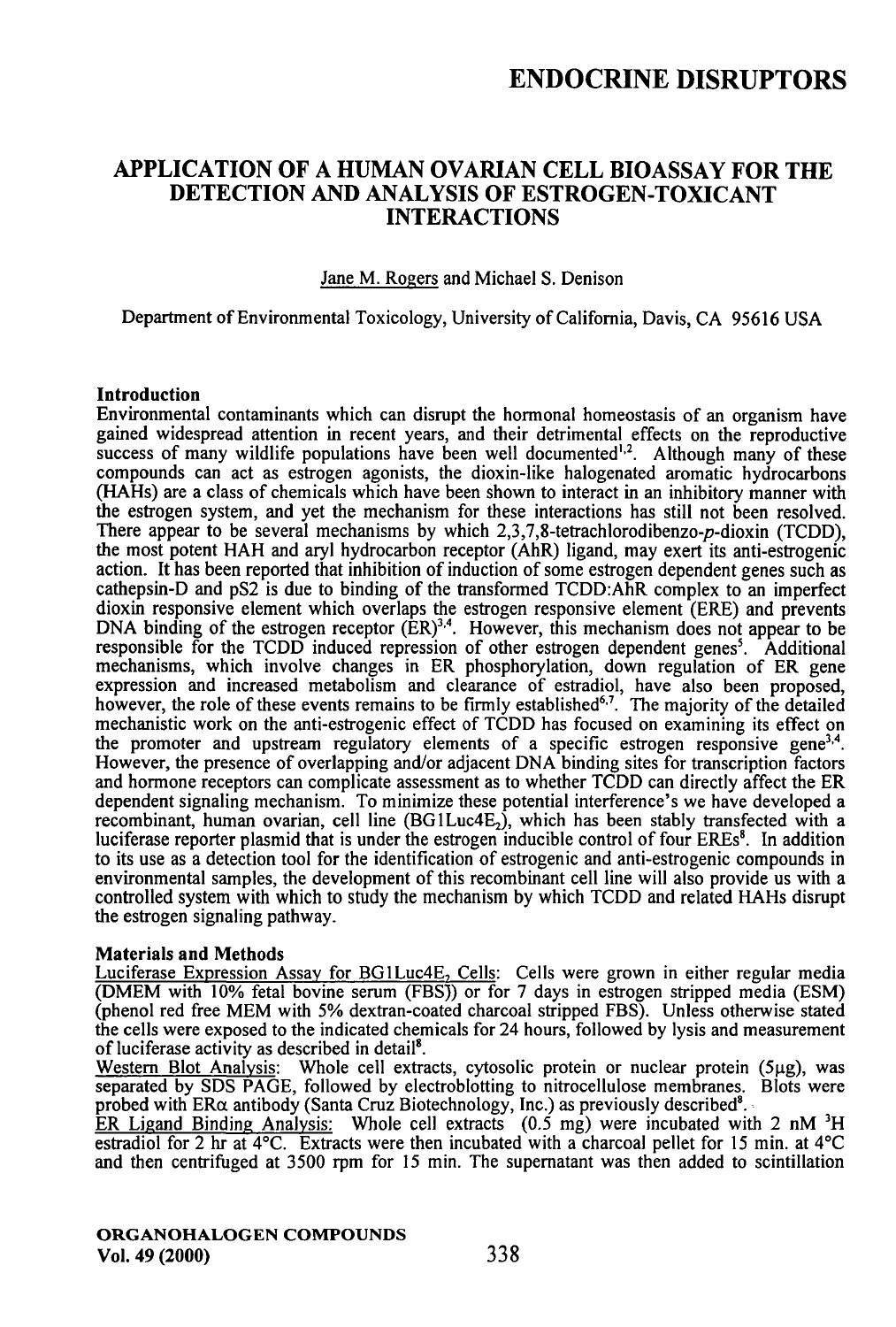cocktail and counted in a liquid scintillation counter. Non-specific binding was determined by addition of 100 fold excess of the synthetic estrogen diethylstilbesterol.

#### Results and Discussion

The development of this recombinant human ovarian cell line provides us with a novel bioassay for detecting esfrogenic and anti-estrogenic compounds. We have optimized growth and assay conditions so as to essentially eliminate background luciferase activity attributed to endogenous estrogenic chemicals<sup>8</sup>. BG1Luc4E<sub>2</sub> cells have previously been shown to respond to estrogen in a time-, dose-, and chemical-specific manner, with a detection limit of as low as  $0.1 - 1$  pM estradio<sup>®</sup>

 $BGLuc4E<sub>2</sub>$  cells are currently being utilized to determine which step(s) in the estrogen signaling pathway is dismpted by TCDD. Growth of these cells in regular media, containing phenol red and 10% FBS, results in high constitative luciferase activity (due to esfrogens within the media) which is not further increased by esfradiol but is decreased in a dose-dependant manner by TCDD. To show a more direct effect of TCDD on esfrogen signaling the cells were grown in ESM for several days to reduce background luciferase activity. Co-treatment of these cells with 1 nM estradiol and 10 nM TCDD results in a 30% - 60% decrease in esfrogen induced luciferase. Pre-freatment of the cells with TCDD for 24 h or 48 h fails to further reduce the estrogen response, compared to simultaneous freatment (Figure IA), and an excess of estradiol (1000 fold) does not eliminate the effect of TCDD (Figure 1B). Taken together these data suggest that the anti-esfrogenic effect of TCDD in this system is not due to enhanced esfrogen metabolism by TCDD induced enzymes.

We next examined the effect of TCDD on the amount of ER in this cell line. Radioactive ligandbinding analysis of whole cell exfracts (WCE) from freated cells grown in regular media shows that TCDD reduces the amount of ER able to bind  ${}^{3}H$  estradiol by about 30% - 60%, a similar amount of inhibition as seen with the luciferase assay (Figure 2A). In addition, both WCE and nuclear and cytosolic protein from cells grown in regular media and treated for 24 h with 10 nM TCDD show a decrease in the amount of  $ER\alpha$  compared with DMSO treated cells, as seen by Westem blot (Figure 2B). However, both ligand-binding and Westem blot analyses show a substantial decrease in the amount of ER in cells grown in ESM for several days compared with regular media. A time course of days grown in ESM shows a conelation between the decrease in  $E\overline{R}\alpha$  and an increase in estrogen inducibility of luciferase which implies the presence of spare receptors that are not required for the response of these cells to esfrogen, or for inhibition of that response by TCDD. Although we detect only low levels of  $ER\alpha$  from cells grown in ESM these levels do not appear to be decreased further by TCDD treatment. These data indicate that although  $\text{TCDD}$  is able to reduce the amount of  $ER$  in cells grown under conditions which result in maximal levels of ER, only a fractional amount of that ER is apparently required for an estrogen response in this system. Therefore, the observed decrease in  $ER\alpha$  does not appear to be responsible for the inhibition of estrogen induced luciferase activity seen in BG1Luc4E<sub>2</sub> cells.

#### Acknowledgments

This work is supported by the National Institutes of Environmental Health Sciences (ES07685 and a Superfiind Basic Research Grant ES04699) and a UC Toxic Substances Research and Teaching Program fellowship.

# **References**<br>1. Nii

- 1. Nimrod, A.C. and Benson, W. H. (1996). Crit. Rev. Toxicol. 26(3): 335-364.<br>2. Giesy, J.P., Ludwig, J.P. and Tillitt, D.E. (1994) Environ. Sci. Technol.
- 2. Giesy, J.P., Ludwig, J.P. and Tillitt, D.E. (1994) Environ. Sci. Technol. 28, 128A-135A.
- 3. Krishnan, V., Porter, W., Santostefano, M., Wang, X. and Safe, S. (1995) Molec. CeU. Biol. 15,6710-6718.

ORGANOHALOGEN COMPOUNDS Vol. 49 (2000) 339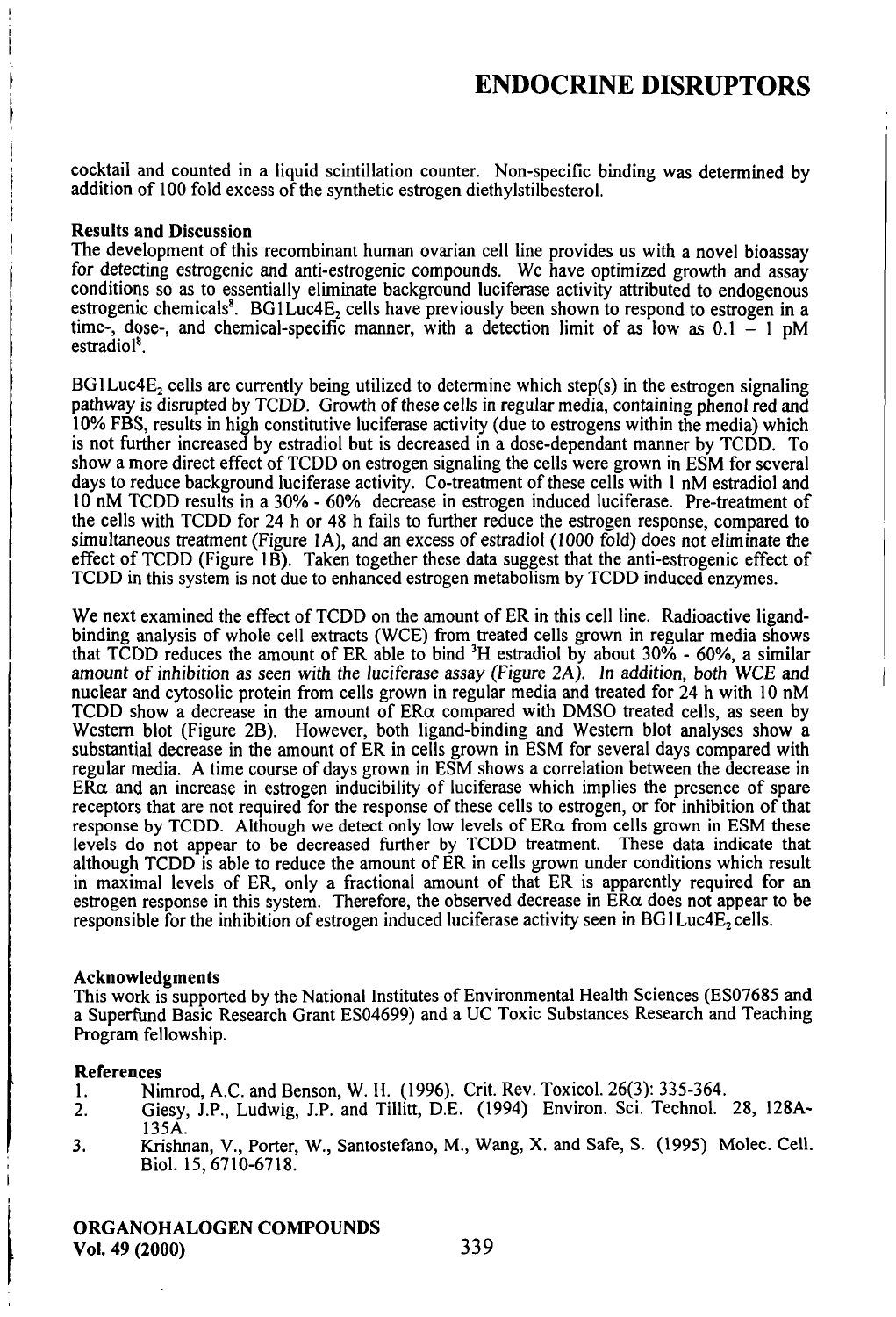### ENDOCRINE DISRUPTORS

- 4. Gillesby, B.E., Santostefano, M., Porter, W., Safe, S., Wu, Z.F. and Zacharewski, T.R. (1997) Biochem. 36, 6080-6089.
- 5. Nodland, K.I., Wormke, M. and Safe, S. (1997) Arch. Biochem. Biophys. 338, 67-72.<br>6. Spink, D.C. Haves, C.L. Young, N.R. Christou, M. Sutter, T.R. Jefcoate, C.R. at
- 6. Spink, D.C, Hayes, C.L., Young, N.R., Christou, M., Sutter, T.R., Jefcoate, CR. and Gierthy, J.F. (1994) J. Steroid Biochem. Molec. Biol. 51, 251-258.
- 7. Gierthy, J.F., Spink, B.C., Figge, H.L., Pentecoast, B.T. and Spink, D.C. (1996) J. Cellular Biochem. 60:173-184.
- 8. Rogers, J.M. and Denison, M.S. (2000) In Vitro and Molec. Tox. (In Press)



Figure 1. A. Effect of TCDD co-freatment and 24 hr and 48 hr pre-freatment on the esfrogen induced luciferase activity in BG1Luc4E<sub>2</sub> cells. B. Effect of 1000 fold excess of estradiol (1  $\mu$ M) on the anti-estrogenic effect of TCDD in  $BGLuc4E<sub>2</sub>$  cells. Cells were grown for one week in estrogen stripped media and exposed for 24 hrs (unless otherwise indicated) to the indicated compounds. Values represent mean relative light units/mg protein  $\pm$  SD of at least triplicate determinations.